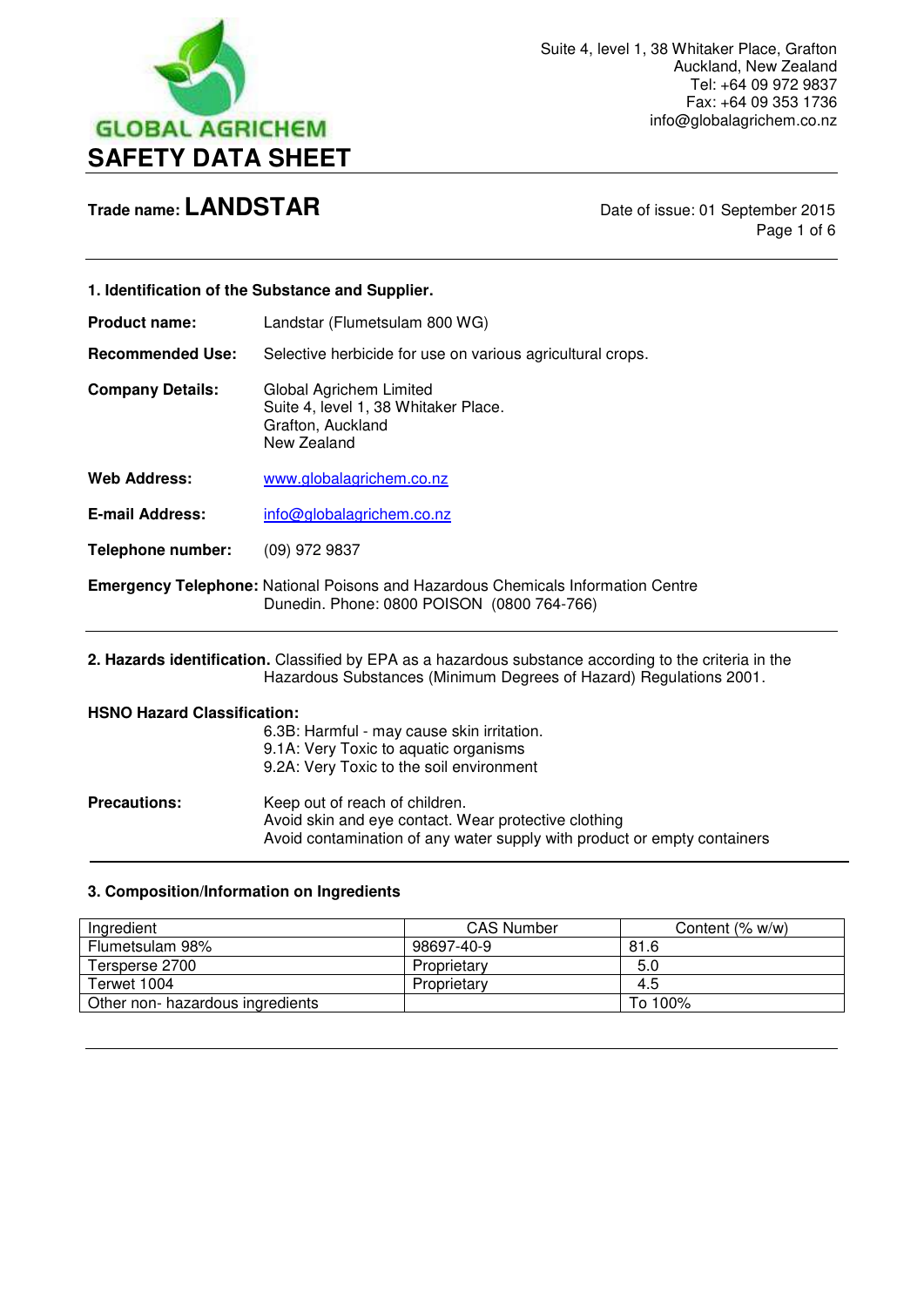

Page 2 of 6

#### **4. First aid measures**

| <b>First Aid:</b>            | For advice contact the National Poisons Centre 0800 POISON (0800 764 766) or a<br>doctor immediately.                                                                                                       |
|------------------------------|-------------------------------------------------------------------------------------------------------------------------------------------------------------------------------------------------------------|
| Inhalation:                  | Remove patient to fresh air. Lie patient down and keep warm and rested. Seek<br>medical advice if feeling unwell.                                                                                           |
| Ingestion:                   | Never give anything by mouth to an unconscious person. If swallowed do NOT<br>induce vomiting. Seek medical advice immediately.                                                                             |
| <b>Skin Contact:</b>         | Immediately flush body and clothes with large amounts of water. Remove<br>contaminated clothing and footwear. Wash affected areas with soap and water. If a<br>large area is affected, seek medical advice. |
| <b>Eye Contact:</b>          | Flush eyes with plenty of water for 15 minutes holding eyelids open if necessary.<br>Seek medical advice.                                                                                                   |
| <b>First Aid Facilities:</b> | A facility storing or utilising this product should be equipped with an eyewash facility<br>and safety shower.                                                                                              |
| <b>Advice to Doctor:</b>     | Treat symptomatically. No specific antidote.                                                                                                                                                                |

#### **5. Fire-fighting measures**

**Fire/Explosion hazard:** Non-flammable

**Suitable extinguishing media:** Water spray, dry chemical or carbon dioxide.

**Hazards from combustion:** In a fire, oxides of nitrogen, oxides of sulphur and halogen derivatives may be emitted. These substances may be toxic or irritating.

**Special protective equipment for fire fighters:** Wear full protective clothing and self-contained breathing apparatus.

**Special fire-fighting methods:** Keep upwind. Do not allow run-off from firefighting to enter sewage, effluent systems, drains or water courses.

**Hazchem Code:** 2X

#### **6. Accidental release measures**

**Spills and Disposal:** Exclude non-essential people from the area. Wear suitable protective clothing. Contain the spill and sweep up solids without generating dust (use water to dampen). Contain and absorb liquid spills with absorbent material (e.g. sand, soil or absorbent granules) and place in waste containers.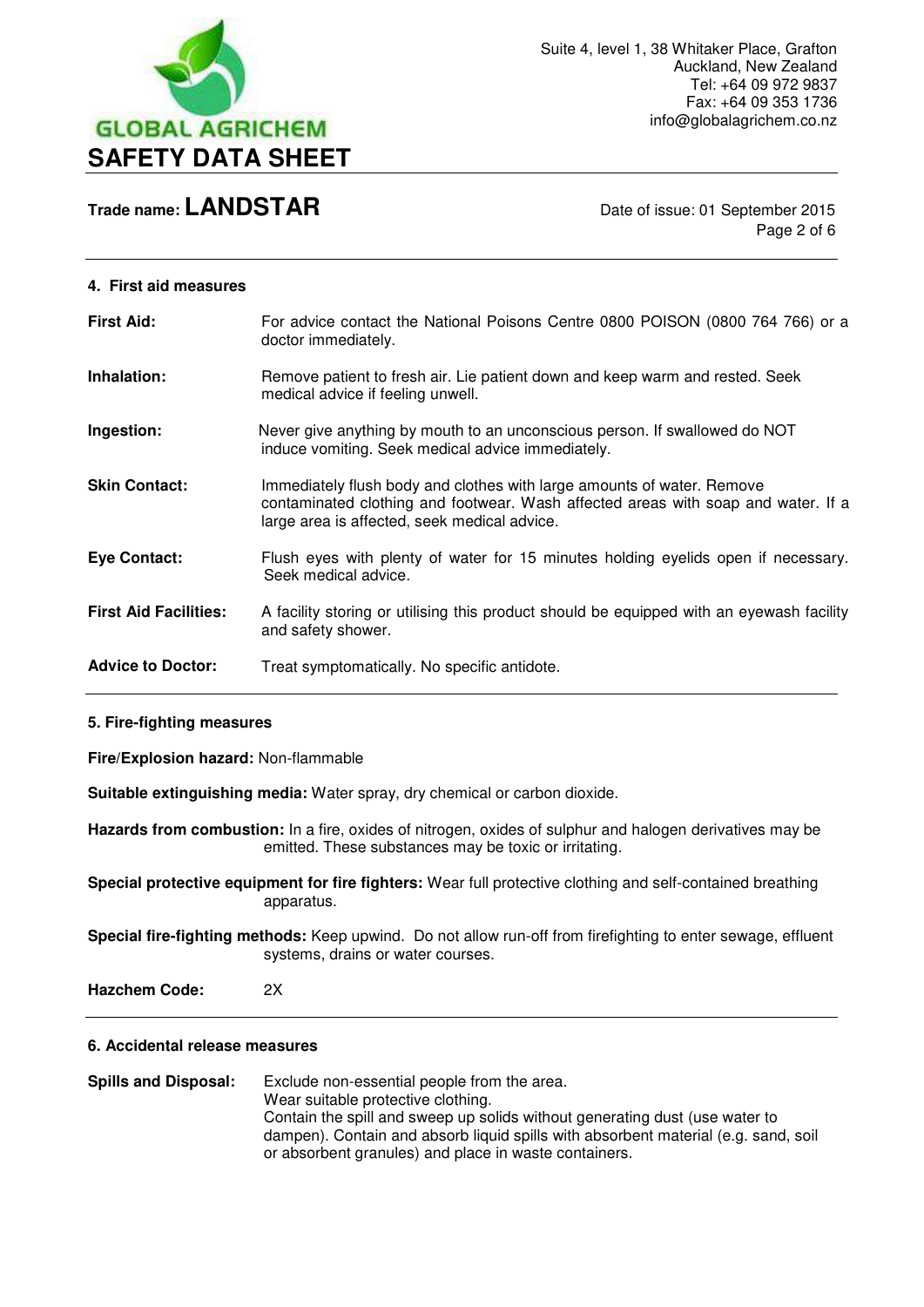

Page 3 of 6

If spill does enter waterways, contact the local authority. Collect the absorbed spill in an appropriate sealable container for disposal in an approved landfill. Decontaminate the spill area with detergent and water. Absorb with inert material and dispose of waste safely in an approved landfill.

#### **Personal Protection:** Ensure suitable personal protection (PPE). Wear eye protection, chemically resistant gloves boots and overalls.

**Environmental precautions:** Prevent washings from entering surface water drains or waterways. This product is a herbicide, spills can damage crops, pastures and desirable plants. Prevent contamination of soil and water

#### **7. Handling and storage**

#### **Precautions for safe handling:**

Avoid skin and eye contact and inhalation of spray mist

 Approved handler: This product must be under the control of an approved handle if applied in a wide dispersive manner or used by a commercial contractor. Record keeping: Records of use must be kept if 3kg or more is applied within 24 hours.

 Beware: This product is a spray drift hazard and should be applied carefully. Spray drift may cause serious damage to other desirable plants. When using, do not eat, drink or smoke.

Wash face and hands before eating, drinking or smoking

#### **Conditions for Safe Storage:**

Keep out of reach of children.

 Store in the original container tightly closed in a locked dry cool area away from Foodstuffs, seeds, feed and fertiliser.

 Storage must be in accordance with the current version of NZS 8409 Management of Agrichemicals.

 Stores containing 100 kg of Landstar are subject to signage. More than 100 kg requires emergency response plans.

#### **8. Exposure controls/personal protection**

**Occupational exposure limit values:** No EELs, TELs or WES have been set for this product.

**Engineering controls:** No special requirements. Product is used outdoors. Handle in well ventilated areas. Generally, natural ventilation is adequate.

**Personal Protective Equipment:** When opening the container, preparing the spray or applying the product, wear safety goggles, chemically resistant gloves and cotton overalls (worn outside rubber boots).

**Hygiene Measures:** Do not eat, drink or smoke while using this product. Remove protective clothing and wash hands and face thoroughly before meals and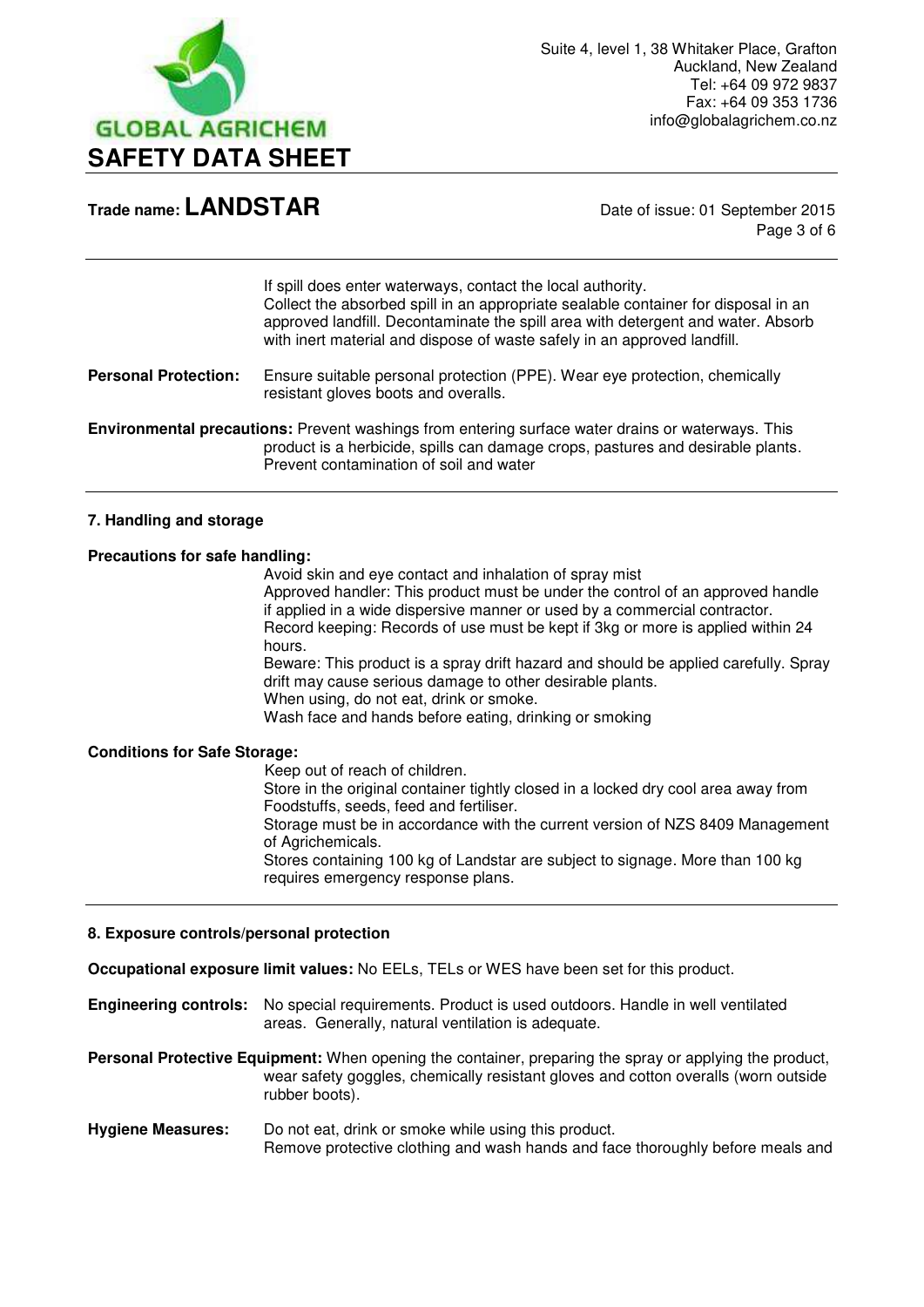

Page 4 of 6

 after work. Wash protective clothing daily after work. Wash splashes of concentrate from the skin immediately

### **9. Physical and chemical properties**

| Appearance:         | Solid - granule      |
|---------------------|----------------------|
| <b>Colour:</b>      | Beige                |
| Odour:              | Characteristic odour |
| <b>Flash Point:</b> | Not flammable        |
| pH:                 | $5.0 - 8.0$          |
| Water solubility:   | Dispersible          |

#### **10. Stability and reactivity**

**Chemical Stability:** Stable under normal conditions of handling and storage.

**Conditions to avoid:** Extremes of temperature.

**Possibility of hazardous reactions:** In a fire, oxides of nitrogen, oxides of sulphur and halogen derivatives may be emitted.

#### **11. Toxicological information**

| <b>Acute Toxicity:</b> | Toxicology data has not been determined specifically for this product formulation.<br>Data given below is for the active ingredient flumetsulam.<br>Acute oral $LD_{50}$ (rat): > 5000 mg/kg<br>Acute percutaneous $LD_{50}$ (rabbits): > 2000 mg/kg |
|------------------------|------------------------------------------------------------------------------------------------------------------------------------------------------------------------------------------------------------------------------------------------------|
| Ingestion:             | Not classified as an acute toxicant.                                                                                                                                                                                                                 |
| Inhalation:            | Inhalation $LC_{50}$ (4 h) for rats: 1.2 mg/litre                                                                                                                                                                                                    |
| Sensitisation:         | Non sensitising to skin (guinea pig).                                                                                                                                                                                                                |
| Eye:                   | Slightly irritating to eyes (rabbits)                                                                                                                                                                                                                |
| Skin:                  | Skin irritant (6.3B)                                                                                                                                                                                                                                 |
| Carcinogenicity:       | Not known to be carcinogenic.                                                                                                                                                                                                                        |
| Mutagenicity:          | Not mutagenic.                                                                                                                                                                                                                                       |
| Teratogenicity:        | Not teratogenic.                                                                                                                                                                                                                                     |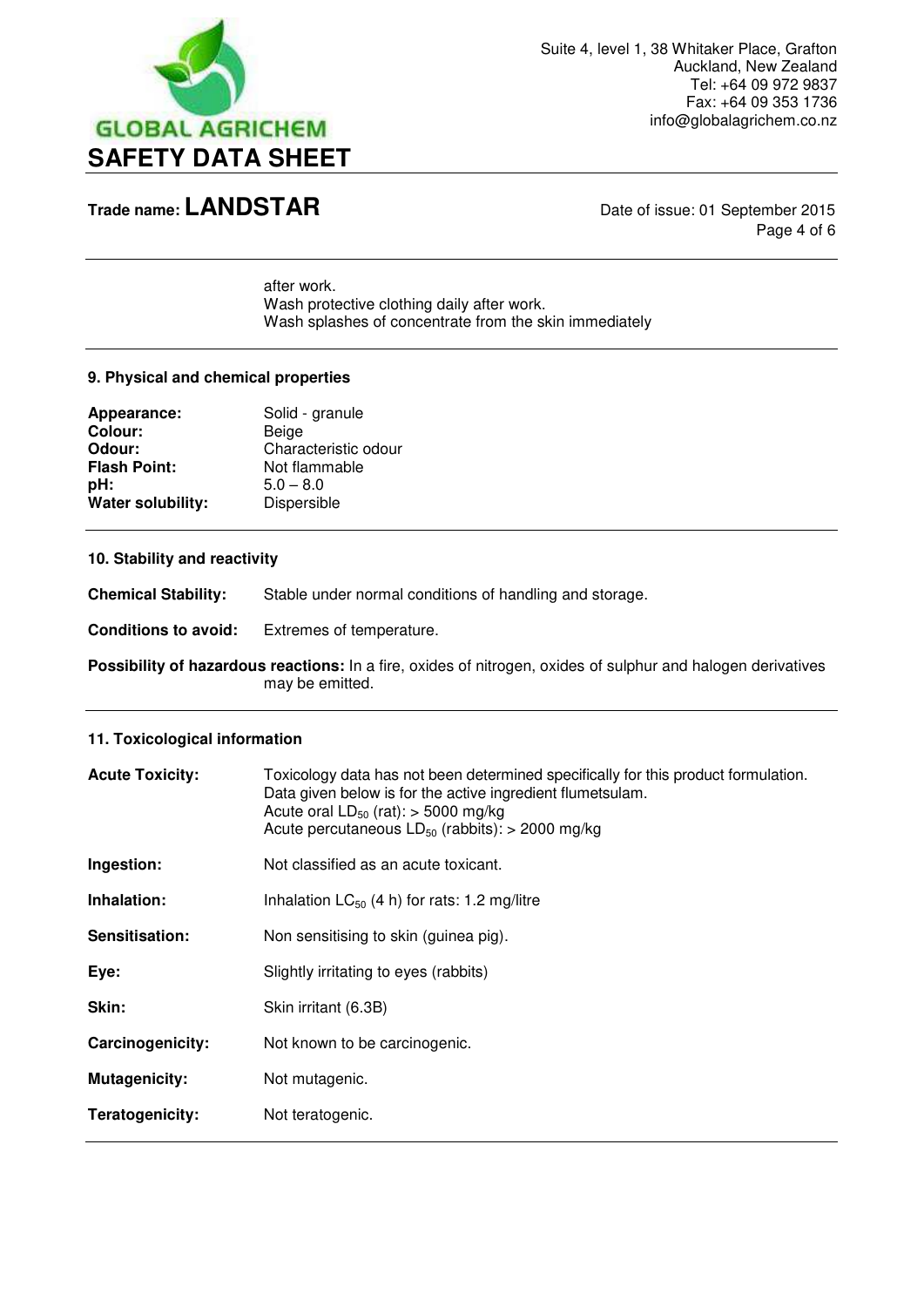

Page 5 of 6

### **12. Ecological Information**

| <b>Ecotoxicity:</b>                                                                       | Very toxic to aquatic life with long lasting effects (9.1A). Avoid contamination of any<br>water supply with product or empty container.<br>Ecotoxicological data has not been determined specifically for this formulated<br>product. Data given below is for the active ingredient flumetsulam.                                                                                            |
|-------------------------------------------------------------------------------------------|----------------------------------------------------------------------------------------------------------------------------------------------------------------------------------------------------------------------------------------------------------------------------------------------------------------------------------------------------------------------------------------------|
| <b>Environmental Fate:</b>                                                                | Not bioaccumulative.<br>Availability of flumetsulam in soil principally dependent on soil pH and organic matter:<br>Soil DT <sub>50</sub> (25 <sup>o</sup> C pH $\geq$ 7, organic matter <4%): $\leq$ 1 month.<br>Soil DT <sub>50</sub> (25 <sup>°</sup> C pH 6-7, organic matter 1%): $\leq$ 1 month.<br>Soil DT <sub>50</sub> (25 <sup>°</sup> C pH 6-7, organic matter 2-4%): 1-2 months. |
|                                                                                           | Acute Toxicity to Fish: The formulated product is an aquatic ecotoxicant (9.1A)<br>Silverside minnow $LC_{50}$ (96 hour): > 379 mg/litre<br>Bluegill sunfish: Non-toxic<br>Fathead minnow: Non-toxic                                                                                                                                                                                         |
| <b>Acute Toxicity Aquatic Organisms:</b>                                                  | Shrimps $LC_{50}$ : > 349 mg/litre<br>Green algae Selenastrum capricornatum EC <sub>50</sub> (5 d): 4.9 µg/litre<br>Blue green algae Anabaena flos-aquae EC <sub>50</sub> (5 d): 167 µg/litre                                                                                                                                                                                                |
| <b>Acute Toxicity Vertebrates (Birds):</b>                                                | Acute oral $LD_{50}$ bobwhite quail: > 2250 mg/kg<br>Dietary LC <sub>50</sub> (8 d) for bobwhite quail and mallard ducks: $>$ 5620 mg/litre                                                                                                                                                                                                                                                  |
|                                                                                           | Acute Toxicity to soil organisms (Worms): The formulated product is a soil ecotoxicant (9.2A)<br>$LC_{50}$ (14 d): > 950 mg/kg soil                                                                                                                                                                                                                                                          |
| <b>Acute Toxicity to Terrestrial Invertebrates:</b><br>Honey bee $LC_{50}$ : > 100 µg/bee |                                                                                                                                                                                                                                                                                                                                                                                              |
| 13. Disposal considerations                                                               |                                                                                                                                                                                                                                                                                                                                                                                              |
| Product disposal:                                                                         | Dispose of this product only by using according to the label or at an approved<br>landfill or other approved facility.                                                                                                                                                                                                                                                                       |

**Container disposal:** Triple rinse the empty container adding the rinsate to the spray tank. Recycle if possible, otherwise crush and bury in an approved local authority facility. Avoid contamination of any water supply with product or empty container. Do not use container for any other purpose.